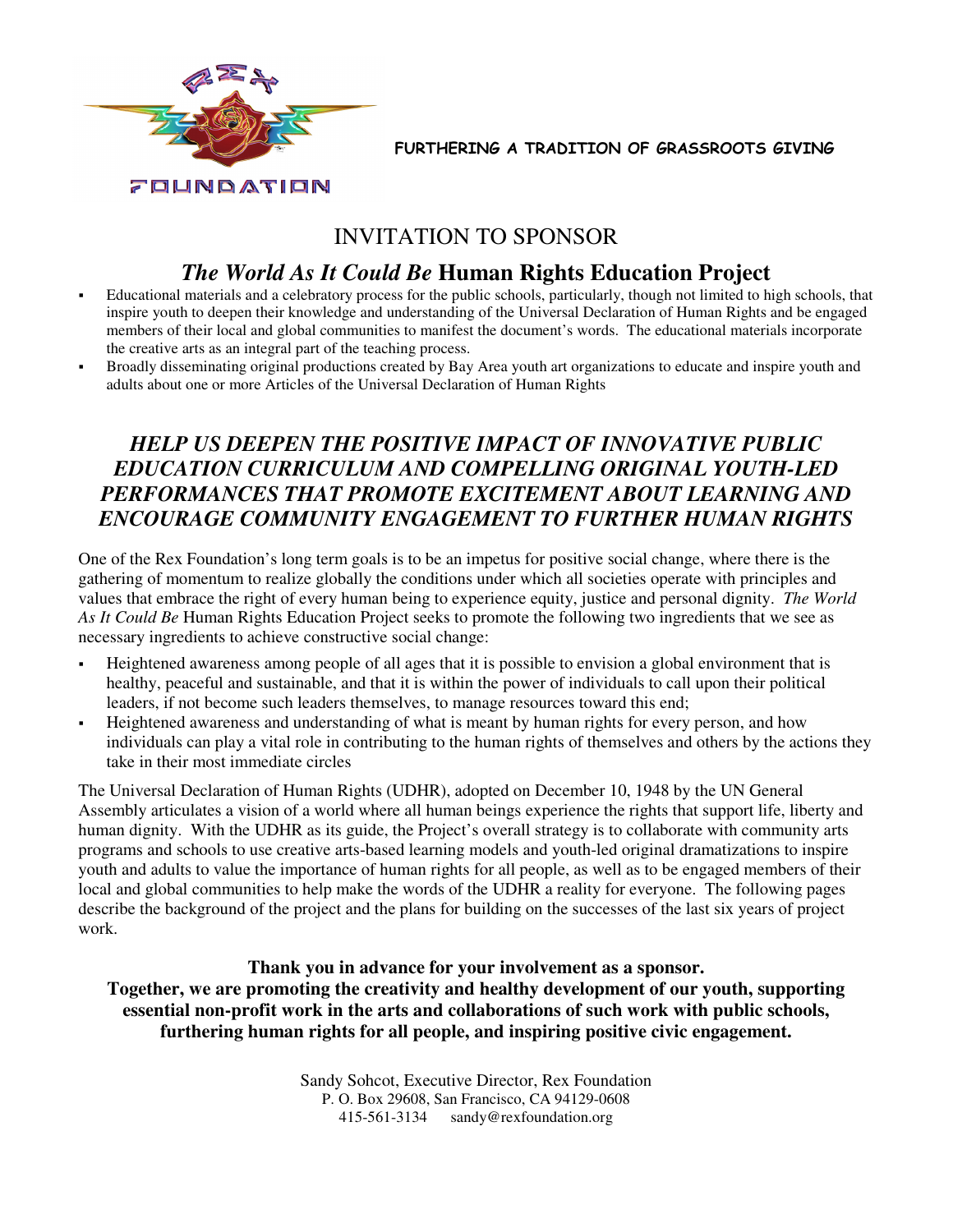## **Background and Program Context:**

*The World As It Could Be* Human Rights Education Program is an outgrowth of a series of successful initiatives carried out since 2006 to educate and inspire youth and adults to further human rights for all people and have greater understanding of the type of individual and community engagement needed to compel constructive action. These initiatives, including the commissioning of three original productions created by high school youth involved in non-profit arts programs, two years of pilot work in Bay Area high schools, and implementation of published curriculum, utilize the creative arts to deepen learning about the Universal Declaration of Human Rights (UDHR) and provide the opportunity for the youth to, in turn, teach their peers and adults about the importance of manifesting the words of the UDHR. The enclosed Project Impacts document describes the initiatives and the types of positive impacts that have resulted.

With the successes of the creative initiatives and high school experiences of *The World As It Could Be* project over the last six years, we have gained the following insights that form the basis for expanding the project:

- The UDHR articulates the vision that provides an exciting framework for actively engaging in local and global efforts toward the achievement of life, liberty and human dignity for all people.
- Although the United States played a crucial role in the drafting of the UDHR and its adoption on December 10, 1948 by the UN General Assembly, many people, across all ages and demographics, are not aware of the UDHR, even though the document is an official element of Social Studies curriculum in most public schools.
- When youth have the opportunity to not only learn about the UDHR, but also be leaders in teaching its importance to their peers and to adults they demonstrate increased involvement in their studies, enhanced social interaction skills and greater commitment to be positively engaged in their school and community.
- The creative arts provide a powerful mechanism for teaching the UDHR principles in a way that compels student engagement, deeper learning and personal connection to otherwise abstract content.
- With the continuing economic challenges of recent years, funding for creative arts in public schools has declined dramatically. *The World As It Could Be* Project helps demonstrate the value of the creative arts as part of an effective public school academic curriculum.
- The culminating presentation and celebration of the students' creative reflections on their studies of the UDHR that are part of both the commissioned creative productions and high school curriculum provide a unique riteof-passage experience that motivates both higher levels of academic engagement as well as enhanced awareness of and commitment to being engaged members of their immediate and broader communities.
- The schools and other community programs that have been involved in the Project's curriculum initiatives have experienced a shift toward a more positive, human rights-oriented culture, where there is greater awareness about the importance of demonstrating respectful and mindful behavior in immediate circles, as well as being attentive to broader issues that affect people locally and globally.
- Providing opportunities for collaboration between community based youth-focused non-profit organizations that utilize the creative arts to address social justice issues, public schools and school district agencies offer ways to have a more integrated approach to supporting youth and their education, while also engaging community members to help manifest the tenets of the UDHR.
- Professional development plays a key role in successful implementation of the Project curriculum, so that teachers not only learn the curriculum, but also have enhanced skills in using the creative arts, in carrying out project-based teaching and in collaborating with others in their school.

While many different types of initiatives foster human rights, quality education and the use of creative arts for both addressing social justice issues and enhancing the educational experience, *The World As It Could Be* Project is unique in successfully integrating all of these elements while also nurturing collaboration and honoring individual efforts. The overall goal of the Project is to help enrich the on-going efforts of non-profit leaders and teachers, rather than to add yet another level of work or take away focus on other worthwhile efforts.

## **Program Description**

The overall project goals are as follows:

- Raise awareness about the UDHR
- Inspire engagement to UDHR principles
- Provide multiple levels of benefits while carrying out initiatives:
- Support grassroots non-profits and creative arts professionals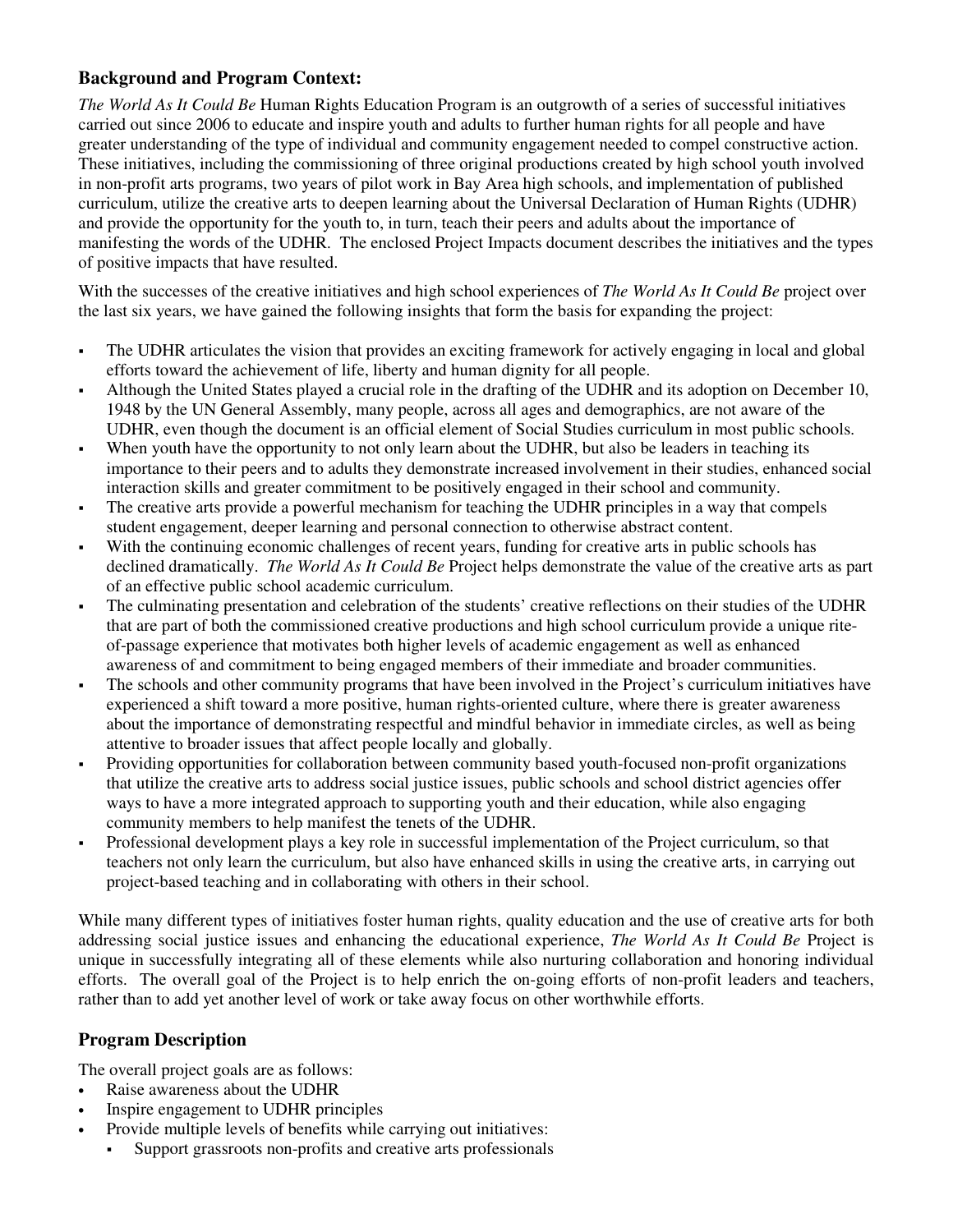- Showcase the importance and value of creative arts to personal development and a vibrant culture, and as part of this value, the essential role of the creative arts as part of a quality educational experience
- Engage youth so as to inspire life-long learning, critical thinking and positive social interaction
- Encourage youth who are often marginalized due to learning or physical differences to enjoy participation in school-wide events
- Engage the broader community to support and celebrate accomplishments of youth
- Provide collaboration opportunities among non-profits, public schools and universities

## **Program Strengths On Which to Build Plan for 2012/13:**

In November 2011, we carried out a Strategic Plan to help develop priorities for 2012/13. We identified the following strengths on which to build the next phase of the project:

- 1. Team of top quality, widely respected, creative arts professionals, human rights educators and school administrators that have been part of the Program since its inception or soon after, and who want to continue to be involved going forward;
- 2. Second edition of published curriculum geared to high schools, yet flexible for implementation at different grade levels and in non-school settings, such as non-profit organizations:
	- Meets California standards for Social Studies, Language Arts and other areas
	- Provides the elements considered by Human Rights Education experts as vital to promoting a human rights culture, e.g. promoting a personal connection to otherwise abstract concepts
- 3. Curriculum has now been formally introduced and well received in the Boston area, over 15 schools in the Bay Area, and most recently to Teach for America teachers in the greater Bay Area and teachers and after-school program coordinators of the Harlem Children's Zone in New York City;
- 4. Successful 3-day curriculum training model done two successive years in collaboration with the University of San Francisco's International & Multicultural Studies Dep't of the School of Education and School of Performing Arts & Social Justice, with commitment to present the training in August 2012;
- 5. Schools that have been involved since the pilot curriculum work began continue to play an active role in implementing the published curriculum and being involved in on-going Program planning;
- 6. In each year, the Program has raised awareness about the UDHR to audiences beyond its direct connections, including having the UDHR included in the San Francisco Unified School District Ethnic Studies Curriculum, as outlined in the Project Impacts Document;
- 7. Invited to participate in esteemed Teacher Training and Human Rights Education forums:
	- Teachers 4 Social Justice 2009 Conference
	- California Council for the Teaching of Social Studies February 2011 Conference in Sacramento
	- Amnesty International March 2011 Meeting on Human Rights Education
	- Stanford University Human Rights Leadership Initiative's June 2011 Forum "Teaching Human Rights in a Global Context"
	- Classes of Graduate Students of the University of San Francisco's Int'l & Multicultural Dep't of the School of Education Human Rights Education class (September 2011 was the 4th of such presentations since 2009)
	- September 2011 Conference: Building a Strategy for Human Rights Education in US Schools, presented by the Harvard Graduate School of Education in collaboration with the Carr Center for Human Rights Policy at the Kennedy School of Government, Human Rights Education Associates, National Education Association and the University of San Francisco School of Education
- 8. We have a planned collaboration with the Alameda County Office of Education Arts Integration Specialist Program and Destiny Arts Center to put in place a professional development program at Balboa High to serve Balboa and other Bay Area High Schools, whereby *The World As It Could Be* curriculum would be integrated into the 10-week Arts Integration Specialist Program Class A;
- 9. We have both on DVD and via our website the recordings of the three commissioned original productions, three school assemblies, two training institute culminating presentations, and reflections of participating students and teachers;
- 10. Andrea McEvoy Spero has documented the impact of the Program as part of her doctoral dissertation at the University of San Francisco on using the creative arts to effectively teach human rights, and her dissertation was fully accepted as of May 1, 2012;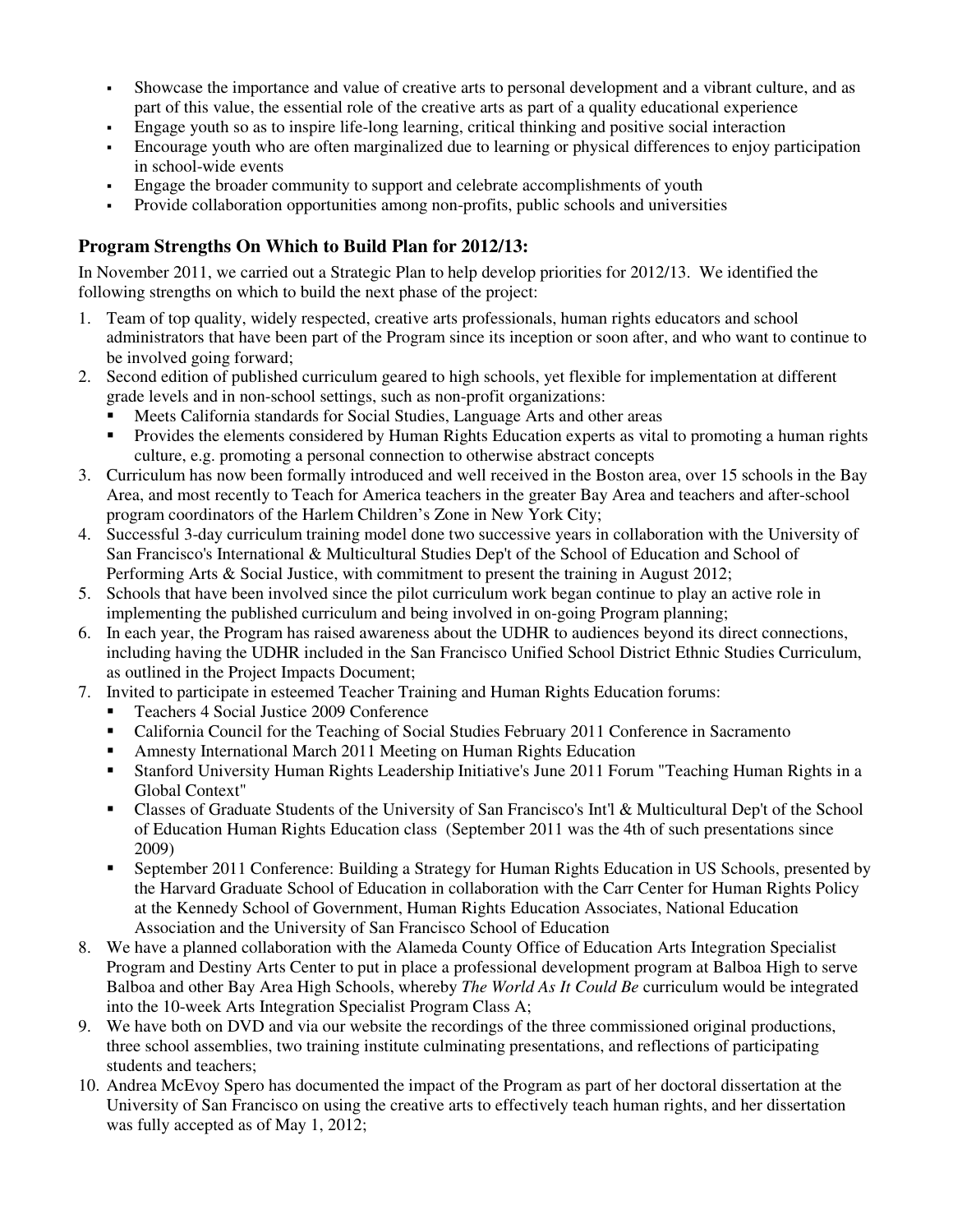- 11. The Program work at Mandela High School generated a new collaboration between the Rex Foundation, the California Film Institute's Environmental Youth Forum, the Center for Digital Storytelling and Mandela High School, with 6 Mandela students involved in creating digital stories about environmental human rights issues in their communities, two of which were featured at the February 2011 California Film Institute Environmental Youth Forum in San Rafael, CA;
- 12. We have strong, long-standing connections with administrators in the San Francisco and Oakland Unified School Districts;
- 13. The Program's new website in Word Press blog-based architecture is about to be implemented, along with *The World As It Could Be* Facebook Page, and newly designed Program graphic images for use on all Program materials;
- 14. We have made connections with schools and organizations in Boston and New York City interested in working with the Program;
- 15. We are about to have a working model of a collaboration of our team of creative arts professionals working with Arroyo High School to implement the curriculum, that can provide the basis for "cloning" in other schools and communities outside the Bay Area
- 16. The Rex Foundation has a large number of grantees that are arts-based non-profits doing work in social justice, located in the Bay Area, Southern California, Chicago, New York, Boston and in other communities across the U.S. that could be potential collaborators.

## **Program Priorities for 2012/13:**

Based on the Strategic Planning analysis of all factors contributing to the positive impact of the Program, we have identified the following priorities for the 2012/13 Plan: (The full Strategic Plan is available upon request.)

- 1. Have staff focused on the Program.
- 2. Address challenges of implementing the Curriculum, including:
	- School environment and demands on teachers, e.g. in connection with standardized testing
	- Teachers having minimal arts experience and training
	- Provide for more long-term planning, particularly to have on-going impact throughout the school/organization community
	- Encourage tapping into the leadership of involved youth to both reduce demands on teachers and give youth leadership/mentorship opportunities
	- Recognize the need to have one "Go To" Program person in each school to coordinate implementation
- 3. Pursue identified collaboration opportunities.
- 4. Pursue involvement in training at college and university schools of education to prepare future teachers for human rights education and utilization of the creative arts.
- 5. Work with School District Superintendents, as well as local and statewide education officials to have Human Rights Education incorporated as part of Standards for quality education.

The 2012-13 Action Plan for each of the Program Priorities, including the associated budget is enclosed.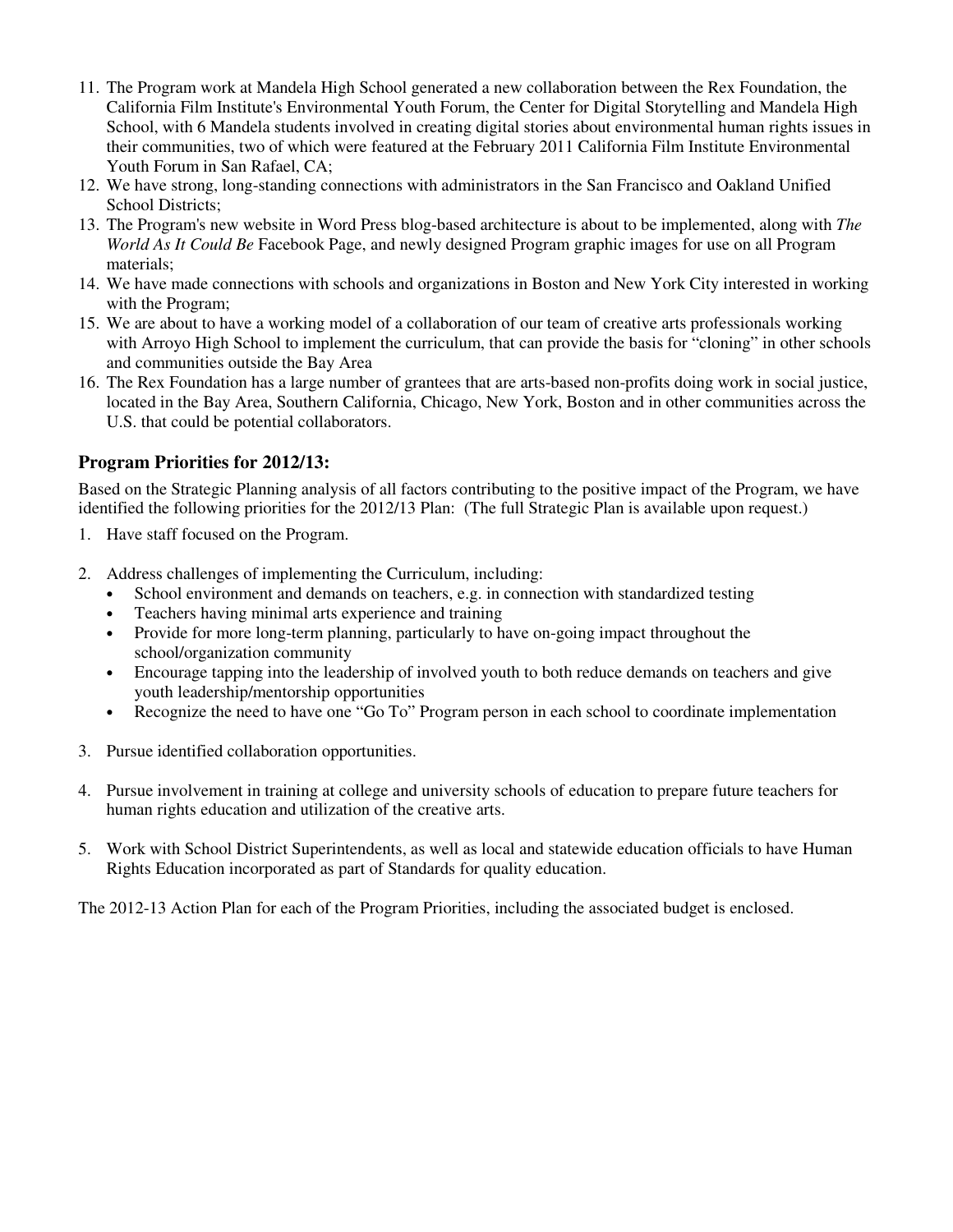# **Program Implementation Team and Collaborators:**

| <b>Name</b>                    | <b>Profession/Affiliation</b>                                                                                                                                                                                                                                                                                                                                                                                 | <b>Program Involvement</b>                                                                                                                                                                                                                            |
|--------------------------------|---------------------------------------------------------------------------------------------------------------------------------------------------------------------------------------------------------------------------------------------------------------------------------------------------------------------------------------------------------------------------------------------------------------|-------------------------------------------------------------------------------------------------------------------------------------------------------------------------------------------------------------------------------------------------------|
| Ellen Sebastian Chang          | Creative Director for The World As It Could<br>Be project since its inception                                                                                                                                                                                                                                                                                                                                 | Oversight of and direct involvement in<br>guiding the incorporation of creative<br>arts disciplines in the teaching of the<br><b>UDHR</b>                                                                                                             |
| Sarah Crowell                  | Creative Director, Destiny Arts Center;<br>Involved in project since its inception                                                                                                                                                                                                                                                                                                                            | Guiding incorporation of the arts into the<br>teaching of the UDHR, particularly<br>dance and movement                                                                                                                                                |
| <b>Susan Katz</b>              | Professor & Past Chair, International &<br>Multicultural Education, University of San<br>Francisco                                                                                                                                                                                                                                                                                                            | Expertise in development of pedagogy<br>and curriculum tools, as well as student<br>body to utilize developed materials                                                                                                                               |
| Sandy Sohcot                   | <b>Executive Director, Rex Foundation</b>                                                                                                                                                                                                                                                                                                                                                                     | Overall project coordination                                                                                                                                                                                                                          |
| Andrea McEvoy Spero            | Curriculum Consultant and Master Teacher,<br>Martin Luther King, Jr. Research & Education<br>Institute, Stanford University                                                                                                                                                                                                                                                                                   | Expertise in curriculum development;<br>Assistance in measuring impact of the<br>project                                                                                                                                                              |
| Louise Music                   | Visual & Performing Arts Learning<br>Coordinator, Alameda County Office of<br>Education                                                                                                                                                                                                                                                                                                                       | Collaboration in implementing<br>curriculum with Arts Integration<br>Methodologies                                                                                                                                                                    |
| Jack Weinstein                 | Facing History and Ourselves                                                                                                                                                                                                                                                                                                                                                                                  | Collaboration in implementing<br>curriculum                                                                                                                                                                                                           |
| Villy Wang                     | Executive Director of Studio BAYCAT                                                                                                                                                                                                                                                                                                                                                                           | Develop collaborative project to utilize<br>BAYCAT multi-media youth-based<br>initiatives with The World As It Could<br>Be Program to promote the value of<br>public education and the critical role the<br>creative arts play in a quality education |
| Administration and<br>teachers | High Schools participating in the Project<br>during the 2011/12 school year                                                                                                                                                                                                                                                                                                                                   | Implement the project curriculum and<br>contribute additional curriculum<br>elements based on their own experiences                                                                                                                                   |
| Helen Stacy, Ph.D.             | Senior Fellow, Center on Democracy,<br>Development, and the Rule of Law, Freeman<br>Spogli Institute for International Studies<br>(FSI); Coordinator, FSI Program on Human<br>Rights                                                                                                                                                                                                                          | Support introduction of The World As It<br>Could Be to Stanford School of<br>Education Faculty, as well as to other<br>entities involved in implementing the<br>Stanford Program on Human Rights                                                      |
| Allida Black, Ph.D.            | Founded the Eleanor Roosevelt Project and<br>chairs its advisory board; Director of the<br>Roosevelt Institute, human rights chair of the<br>No Limits Foundation, Research Professor of<br>History and International Affairs at George<br>Washington University, and program manager<br>of the Women's Political Participation<br>Program of the National Democratic Institute<br>for International Affairs. | Assist in identifying high schools and<br>University Schools of Education likely<br>to be interested in implementing The<br>World As It Could Be curriculum                                                                                           |
| Laura Vural                    | Director of Education, Harlem Children's<br>Zone, New York City                                                                                                                                                                                                                                                                                                                                               | Identify ways to implement The World<br>As It Could Be curriculum within the<br>Harlem Children's Zone educational and<br>after-school programs                                                                                                       |